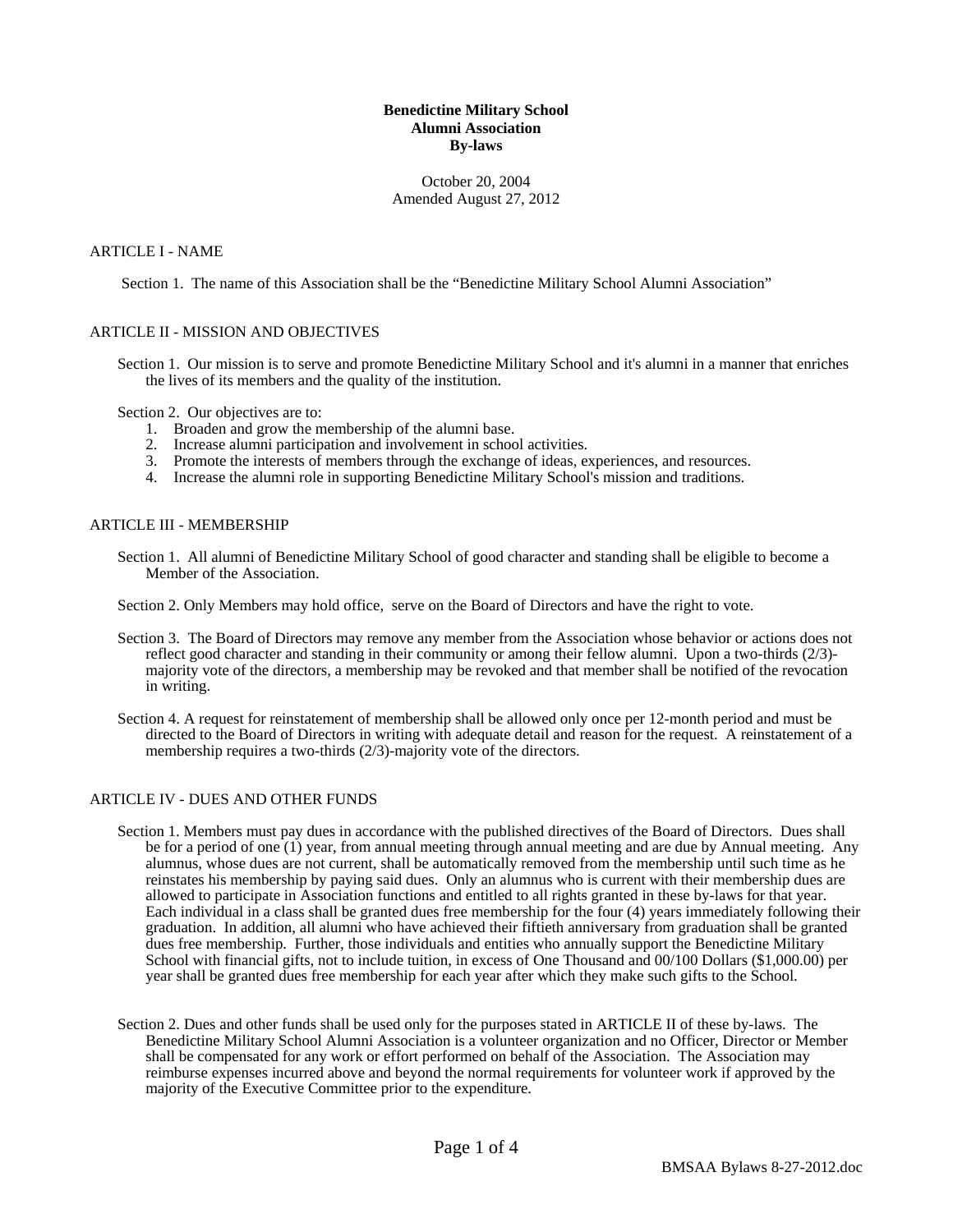Section 3. Dues and other funds shall only be used for the operation and functions of the Benedictine Military School Alumni Association and for the benefit of Benedictine Military School as directed by the Board of Directors. The use of dues and funds for gifts, contributions or any other similar expenditure to any other person or organization is prohibited.

# ARTICLE V - OFFICERS

- Section 1. The officers shall be President, President Elect, Vice President, Secretary, and Treasurer. These officers shall perform the duties prescribed in these by-laws.
- Section 2. The President shall exercise general supervision and administration over the association's affairs with the advice and consent of the Board of Directors. The President shall preside as chairman of the annual meeting and all board meetings and shall be an ex-officio member of all committees. He shall have the authority to carry on the affairs of the Association and to execute any instrument necessary in that connection
- Section 3. The President Elect shall assist the President in his responsibilities and shall perform the President's duties and functions in the circumstance of his absence or disability. In the event the office of President shall become vacant, the President Elect shall act as the President until such time as the Board of Directors can nominate and elect a replacement.
- Section 4. The Vice President shall assist the President and President Elect in their responsibilities and shall perform the President Elect's duties and functions in the circumstance of his absence or disability.
- Section 5. The Secretary shall keep minutes of the Annual Meeting, Board of Director meetings and any special meeting. The Secretary shall notify all current members of meetings of the Association. The Secretary shall keep the records of the Association. The Secretary shall maintain an archive of the Association, which shall include minutes of past meetings, membership rolls, past financial records and other historical information.
- Section 6. The Treasurer shall keep accurate records concerning the income and expenses of the Association. The Treasurer shall provide an income and expense forecast and budget for the upcoming year. Any disbursement from any Association Bank account shall require the signature of two (2) officers in the following preferred order, Treasurer, President, President Elect, Vice President and Secretary

# ARTICLE VI - BOARD OF DIRECTORS

- Section 1. The Board of Directors of the Association shall consist of five (5) Officers and of twelve (12) Board Members. The Board of Directors is empowered within the limits of these by-laws with the responsibility of assuring that the mission and objectives of the Association are achieved. Any activities proposed that are outside the stated objectives shall require approval of the Board of Directors.
- Section 2. Any existing or former President, Principal or Director of Development of Benedictine Military School as well as all former Officers and Directors of the Association may be asked by the President, with the prior advise and consent of the Board of Directors, to serve in an advisory role to the Board of Directors in a non-voting capacity for a specific limited time.
- Section 3. Any Officer or Director who shall have excessive absences from regular, special or committee meetings may be removed from the Board by a two-thirds (2/3)-majority vote of the directors.

#### ARTICLE VII - MEETINGS

- Section 1. The annual meeting of the Association shall be held for the benefit of all Members with the purpose of announcing any new Officers and electing new Directors, reviewing the past year, reviewing plans for the upcoming year and for any other business that may arise. The annual meeting shall take place on the third Wednesday of August, unless otherwise ordered by the Board of Directors. Notice shall be given to the members at least 30 days before the meeting.
- Section 2. The Board of Directors shall meet at least five (5) times each year on the third Monday of January, April, July and October and the second Monday following the Annual Meeting. The Board may meet more often as required to conduct the business of the Association.
- Section 3. Any Officer or Director who is absent from a meeting may grant his voting rights to another Director by email or by written proxy. This proxy must be in the hand of the Secretary by said meeting.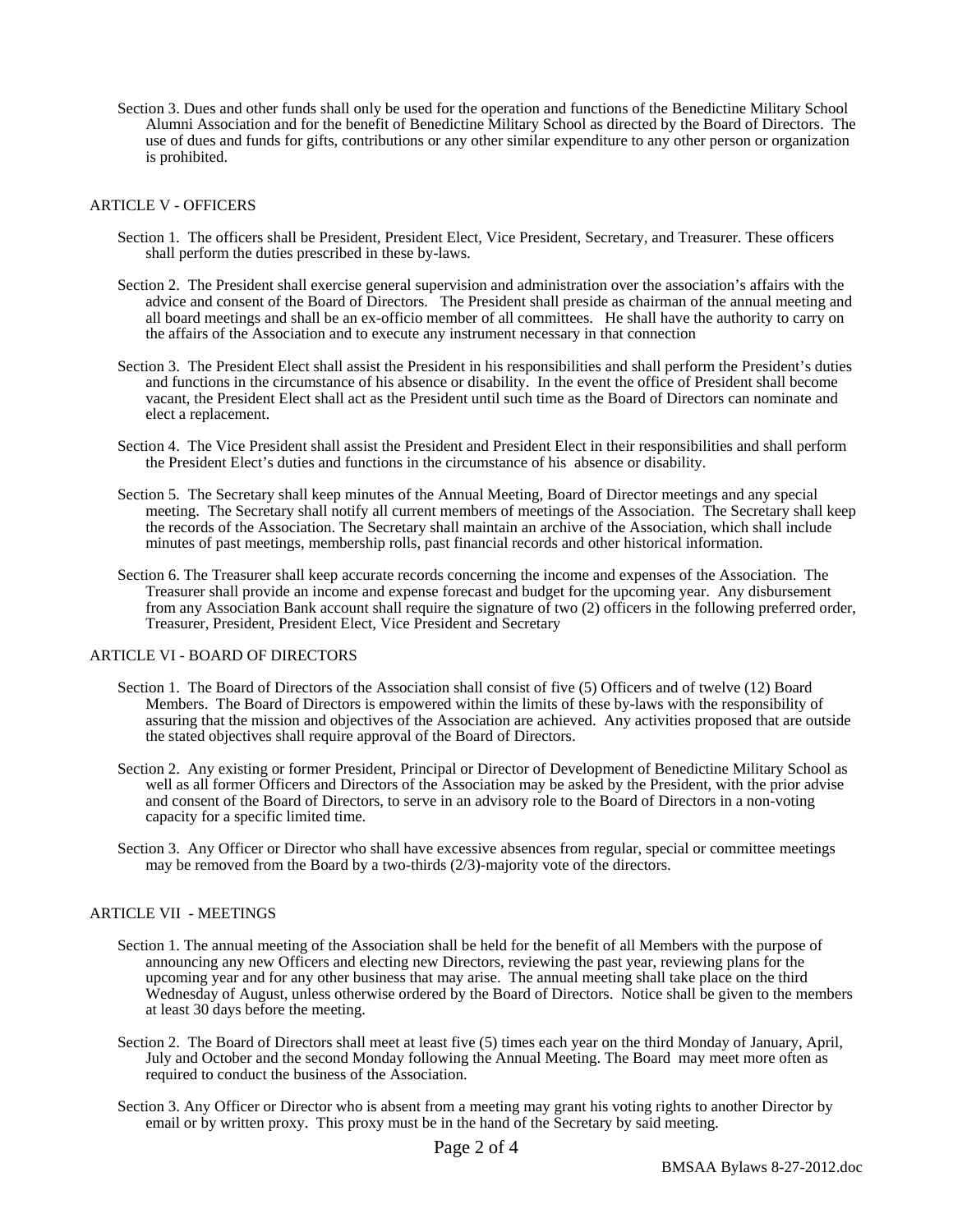- Section 4. Special meetings may be called by the President or by the Board of Directors when necessary. A notice shall be given, at least five (5) working days in advance, specifying the time, place and purpose thereof.
- Section 5. The rules contained in the latest revision of "Robert's Rules of Order Newly Revised" shall govern all meetings of the Association when deemed necessary by the chairman to maintain order, except to the extent that the same may conflict with these by-laws.

### ARTICLE VIII - NOMINATIONS, ELECTIONS AND TERM

- Section 1. The Nominating Committee shall submit in writing all nominations for the upcoming year's President, President Elect, Vice President, Secretary and Treasurer to the President at least ten (10) days prior to the July Board of Directors meeting. The President shall immediately notify the Board of Directors of the submitted nominees by U. S. Mail, e-mail, or phone. Directors may propose other candidates, provided that their proposed candidates names are submitted to the Nominating Committee at least fifteen (15) days prior to the July Board of Directors meeting. The ballot may contain one or more candidates for each position.
- Section 2. Officers for the upcoming year shall be elected by a vote of the Board of Directors during the July Board of Directors meeting. Each director shall cast one vote for each position on the ballot. The candidate with the greatest number of votes for a position shall be elected to serve in that position. Officers shall serve for one (1) Year and the term of office shall begin at the close of the August Annual General Membership Meeting, and expire at the close of the August Annual General Membership Meeting one (1) year hence.
- Section 3. It shall be the intent of this Section to encourage continuity of experience and renewal. The President Elect should assume the role of President and the Vice President should assume the role of President Elect and a new Vice President should be nominated and elected from the Board of Directors. The retiring President, The President Elect, and The Vice President may not succeed themselves in the same capacity. The Secretary and Treasurer shall be elected annually and may succeed themselves in the same capacity.
- Section 4. The Nominating Committee shall submit in writing all nominations for the upcoming year's Directors to the President at least ten (10) days prior to the July Board of Directors meeting. The President shall immediately notify the Board of Directors of the submitted nominees by U. S. Mail, e-mail, or phone. Directors or any Member may propose other candidates, provided that any name is submitted to the Nominating Committee at least fifteen (15) days prior to the July Board of Directors meeting. The ballot may contain one or more candidates for each position.
- Section 5. Directors for the upcoming year shall be elected by a vote of the Members present at the August Annual General Membership Meeting. Each Member shall have a number of votes equal to the number of Director vacancies and shall cast only one vote per candidate. Multiple votes cast by an individual voter for a candidate shall count as only one vote cast. The candidate receiving the greatest number of votes shall be the first director chosen. The candidate with second greatest number of votes shall be the second director chosen and so on until all vacancies are filled. Directors elected shall serve for three (3) years and the term of office shall begin at the close of the August Annual General Membership Meeting, and expire at the close of the August Annual General Membership Meeting three (3) years hence.
- Section 6. Four (4) Directors shall be elected annually to serve concurrent terms for a period of three (3) years. Directors may not succeed themselves in the same capacity.
- Section 7. A vote to remove any Officer or Director requires a two-thirds (2/3)-majority vote of the Board of Directors.
- Section 8. A special election shall be called to replace any Officer or Director that resigns, is removed from office or is unable to serve. It shall be the duty of the Nominating Committee within thirty (30) days of such vacancy to nominate and the Board of Directors within the following thirty (30) days to elect by majority vote the candidate to fill any vacancy for Officer or Director. The newly elected Officer or Director shall serve only the remaining term of the officer or director being replaced and such a term shall not be considered a full term.
- Section 9. All election voting shall be by paper ballots and shall be verified and counted by three (3) Members selected by the President with the consent of the Board of Directors. The Secretary shall verify and record the results and the President shall announce the results.